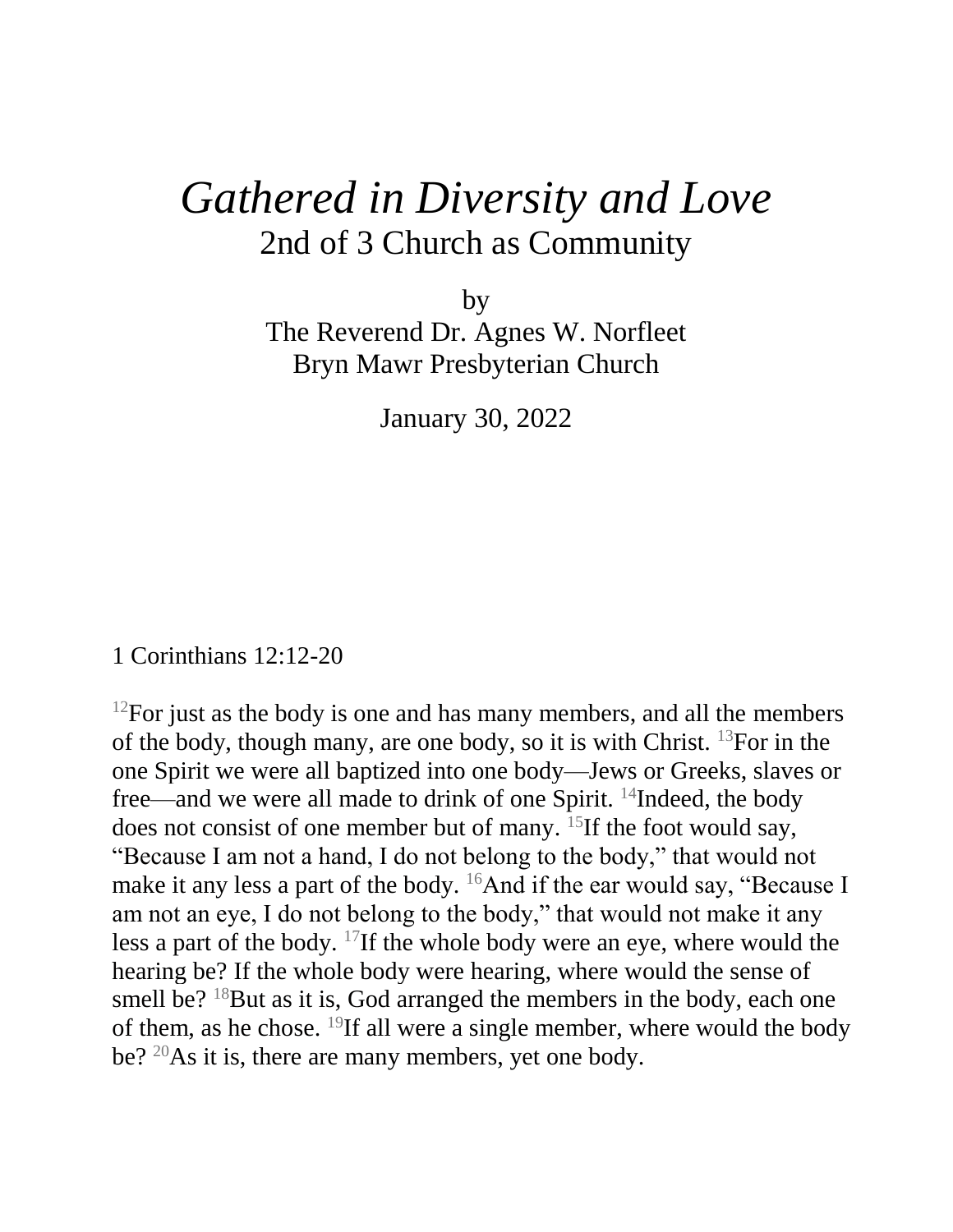## 1 Corinthians 13:1-13

If I speak in the tongues of mortals and of angels, but do not have love, I am a noisy gong or a clanging cymbal. <sup>2</sup>And if I have prophetic powers, and understand all mysteries and all knowledge, and if I have all faith, so as to remove mountains, but do not have love, I am nothing.  ${}^{3}$ If I give away all my possessions, and if I hand over my body so that I may boast, but do not have love, I gain nothing.

<sup>4</sup>Love is patient; love is kind; love is not envious or boastful or arrogant  $5$ or rude. It does not insist on its own way; it is not irritable or resent ful;  $\delta$  it does not rejoice in wrongdoing, but rejoices in the truth.  $\delta$ It bears all things, believes all things, hopes all things, endures all things.

<sup>8</sup>Love never ends. But as for prophecies, they will come to an end; as for tongues, they will cease; as for knowledge, it will come to an end. <sup>9</sup>For we know only in part, and we prophesy only in part;  $10$  but when the complete comes, the partial will come to an end.  $11$ When I was a child, I spoke like a child, I thought like a child, I reasoned like a child; when I became an adult, I put an end to childish ways. <sup>12</sup>For now we see in a mirror, dimly, but then we will see face to face. Now I know only in part; then I will know fully, even as I have been fully known.  $^{13}$ And now faith, hope, and love abide, these three; and the greatest of these is love.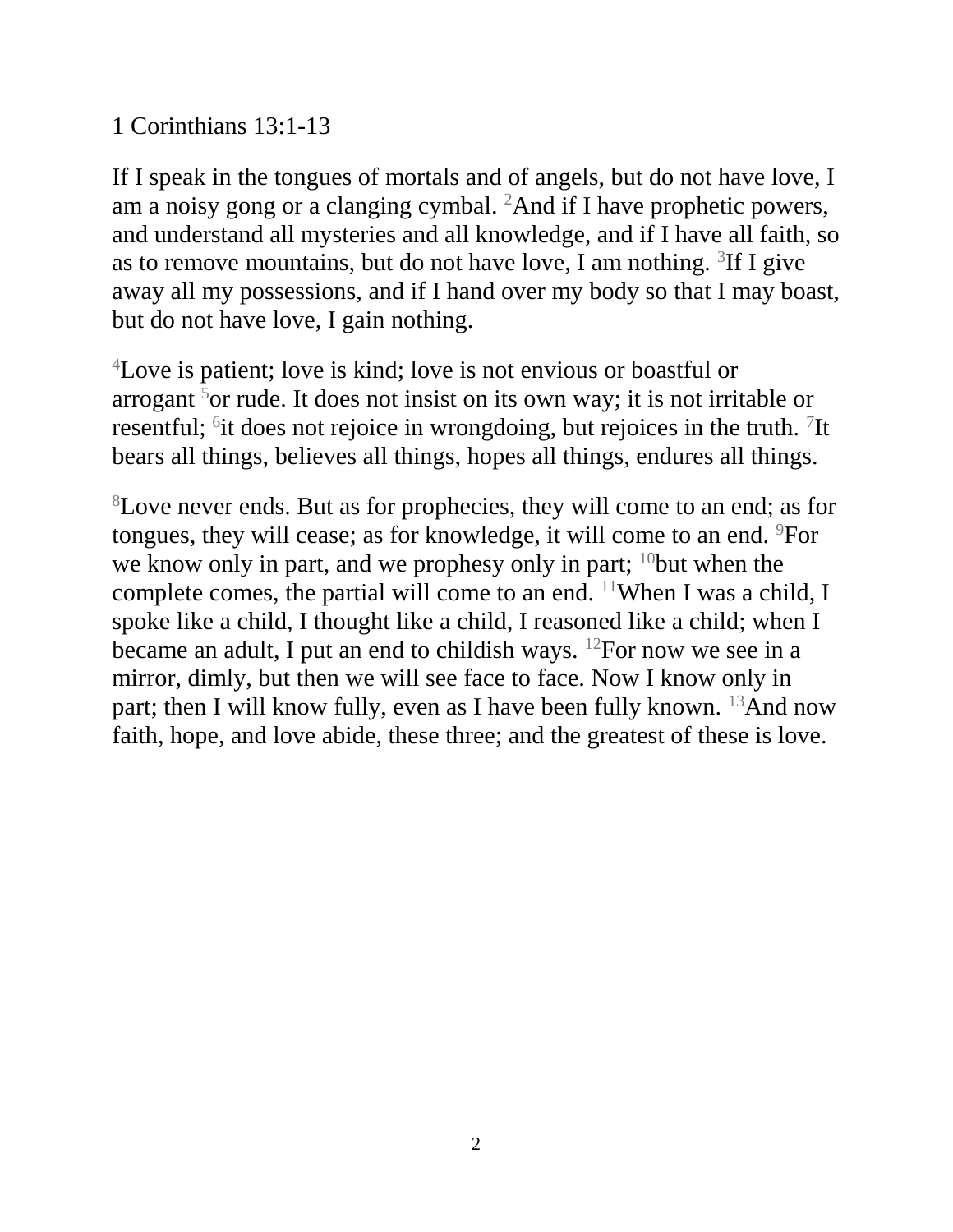Episcopal priest, Martha Sterne, writes of a clergy friend who spent a long time looking for *the perfect church.* He finally found it over in England. "I can't remember the name of it," she writes, "but it has a huge endowment, just buckets of money. And... no congregation." So the rector in charge doesn't have to deal with squirmy babies at baptisms and sick people and brides about to faint for lack of eating on their wedding day. The leader of that church does not have to be a sensitive pastor to highly opinionated people, or grumpy people, or be with joyous people and anxious ones.

 The real key to this so-called *perfect church* is that the people who are not there don't have to deal with each other, get bored with each other, disagree and argue with each other. They don't have to arrive early to get their prime seat in the pews to sit near the people they do like. And, what's more, they don't leave the church each week with a charge to live out their baptismal vows and make trouble over matters of justice, show kindness to strangers, serve the poor or worry over their town and figure out how to create equity and fairness everywhere they look. Not in that *perfect* church – with no members! Martha Sterne goes on, "It just has visitors admiring the stained glass windows and whispering respectfully in the aisles. The priest there just welcomes tourists passing through and doles out money for good works from deep buckets of endowed funds." 1

 Now, I dare say not one of your pastors here at Bryn Mawr wants to serve that kind of church, which is really not a church at all, but rather an empty vessel of a building that might as well be called a museum. If the pandemic isolation has taught us anything, the pastors, musicians and program staff of this church love being with the people of this congregation, and journeying alongside those who *bear all things, believe all things, hope all things, endure* all the things that life dishes up along the way.

 $\overline{a}$ 

<sup>&</sup>lt;sup>1</sup> Martha P. Sterne, All Saints Church, Atlanta, "Baptism of the Lord."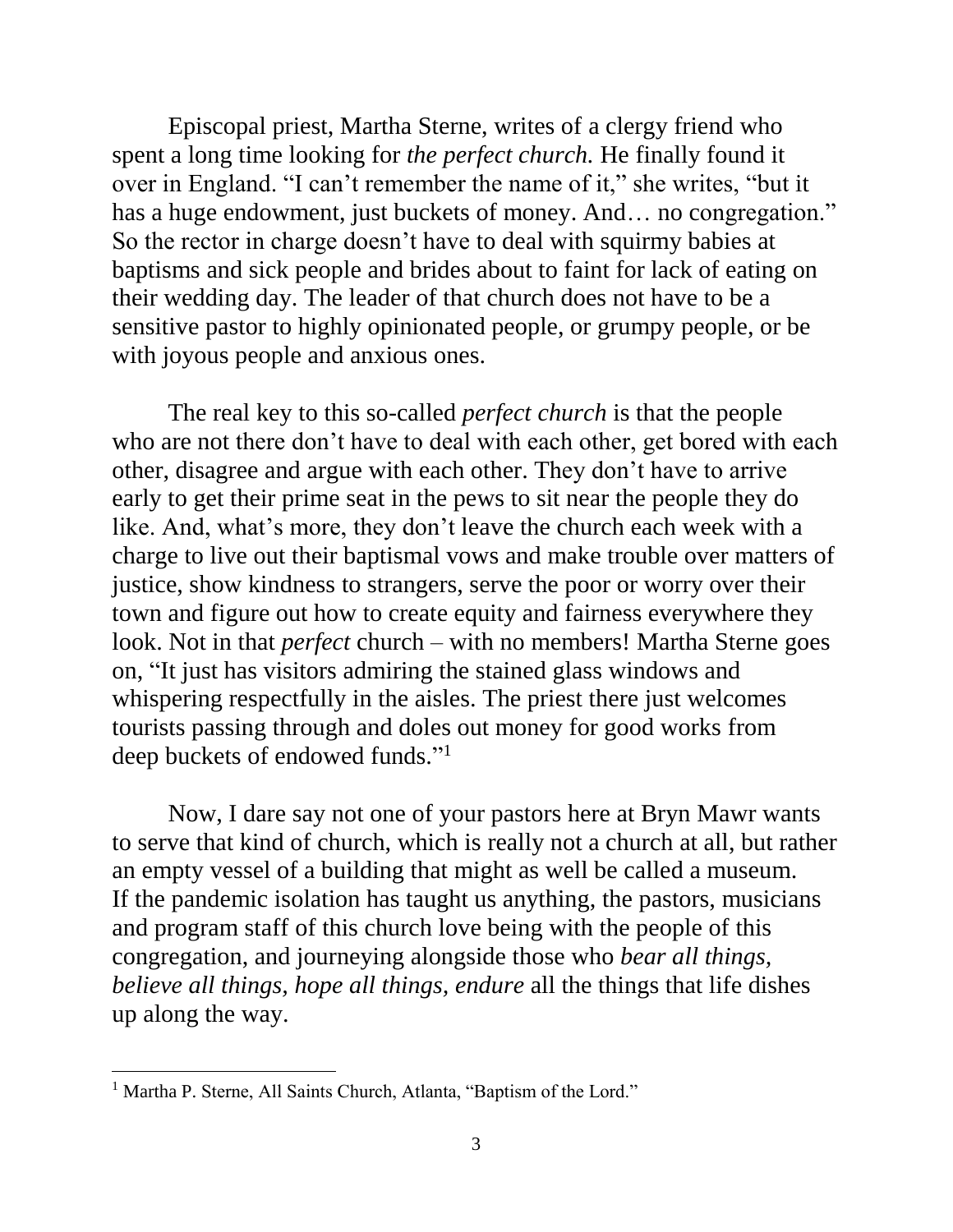The long season of virtual ministry, and now this slow emergence, has called forth creative skills and energies to engage and interact with one another, but we have really missed the interactive, in-person community that the church is meant to be. So having had limited inperson encounters with one another these last two years has us thinking deeply about what we value in being part of a gathered community, what it really means to be the church.

 The word church in the New Testament is derived from the Greek word, *Ekklesia*. When we break down the syllables of *Ekklesia*, the meaning we derive from its parts is "to call out from and to call to." The Greek word for church then is a noun, made up of a verb and directional prepositions. At its core meaning, church is a word that describes movement. A church is a group of people called out from one place and to another. It is an assembly or a congregation called together. That word *church* is used one hundred fourteen times in the New Testament to describe the Body of Christ in the world. And no one likes to use this word more than the Apostle Paul.

 As you know, Paul had an encounter with the Risen Christ, and long before Matthew, Mark, Luke and John even began writing their gospels, Paul started sharing his conversion story. Paul traveled around preaching and teaching the gospel, founding churches, and sending letters back to them when he moved on to gather another congregation together. Quite unlike that so-called *perfect church* Martha Sterne's friend sought to find in England, Paul's churches were filled with diverse people, from various religious experiences, representing different socio-economic stations in life. And from the sound of First Corinthians they did not get along with each other at all.

 Now, perhaps it goes without saying, that First Corinthians 13 is a lovely reading for any couple, their family and friends to hear on a wedding day. Those timeless vows promising to love one another "in plenty and in want, in joy and in sorrow, in sickness and in health,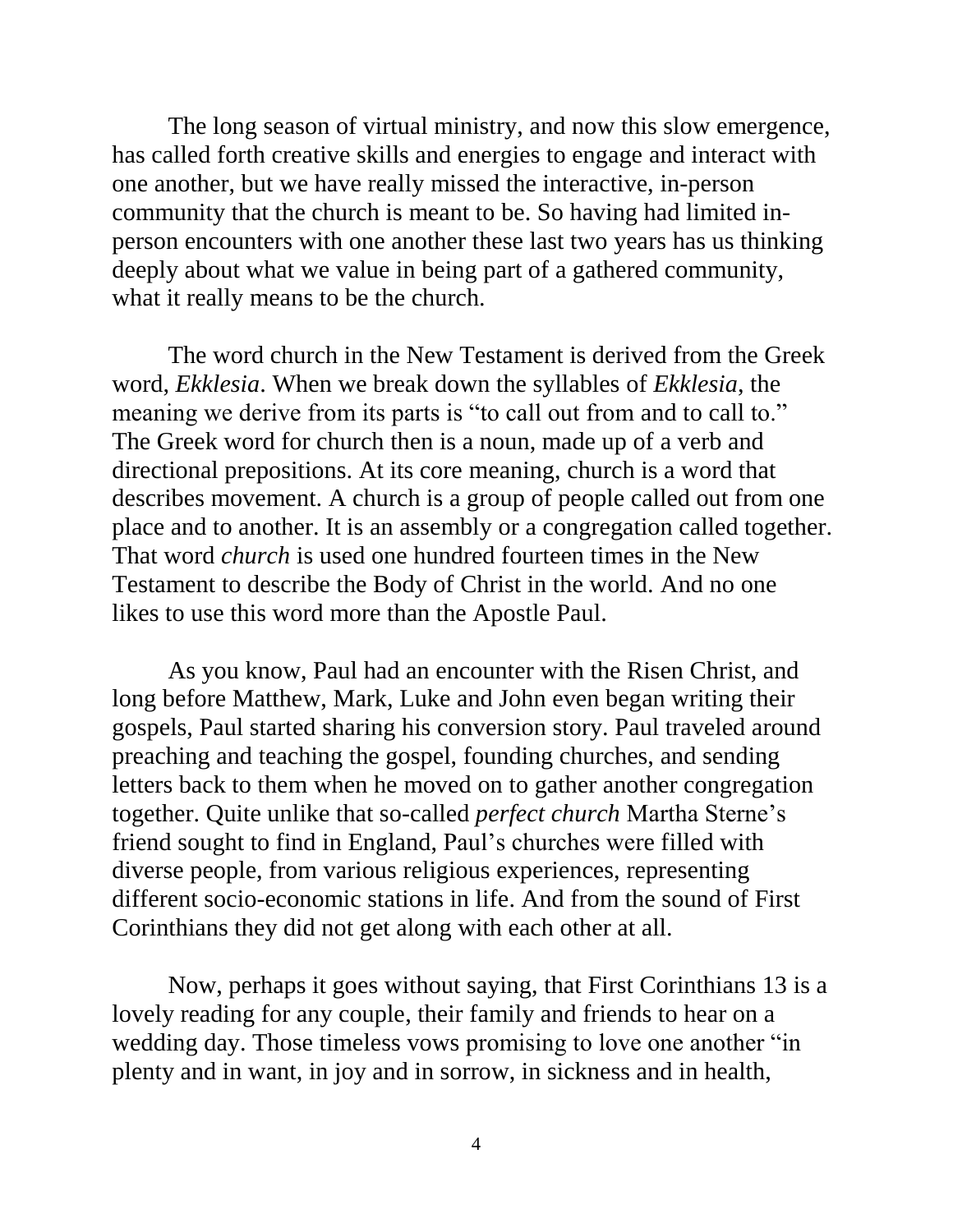as long as we both shall live," take flight on the wings of the biblical affirmation that "love never ends." However, Paul was not writing these words for two people madly in love with each other and bound together by marriage. Paul wrote these words for the church, the broadly diverse congregation called together from such different sorts of people they found it very hard to love each other.

First Corinthians 13 makes no sense apart from the words that precede it in Chapter 12. There is no dividing line, no turn of the page, nothing separating 1 Corinthians 12 and 13. These more familiar words about love, about being patient and kind, and never boastful or arrogant or rude were addressed to people in the church who had sorted themselves out, with some claiming to be more important than others, with some saying they were more spiritual, wiser, and more gifted than others. The church needs all of you, says Paul, so bind your diverse selves together in love so that we can be the Body of Christ – the hands, feet, voice and heart of the incarnate presence of God in the world.

We in the church are individually called, blessed with spiritual gifts, and have unique leanings toward serving in certain ministry areas, but we are never really the church apart from the celebration of our differences; for it is our diversity that really defines us as a community of faith, hope and love. What an amazing thing to live into in this time of conflict, division, and divisiveness, with rising racism, anti-Semitism, and incivility that is defining our culture, our community and the world at this moment! Counter to so much fraught human interaction we see these days everywhere we look, in the church, diversity is needed, celebrated and bound together in love.

Today, despite the pandemic, and despite the Nor'easter potentially threatening to freeze us out, we will pause in this hour of worship to dedicate our newly renovated spaces. Before we get to words of reflection and thanksgiving and prayers of dedication, these scripture readings locate all the planning, the fund-raising, the construction, and renovation in a biblical, theological context. This whole massive project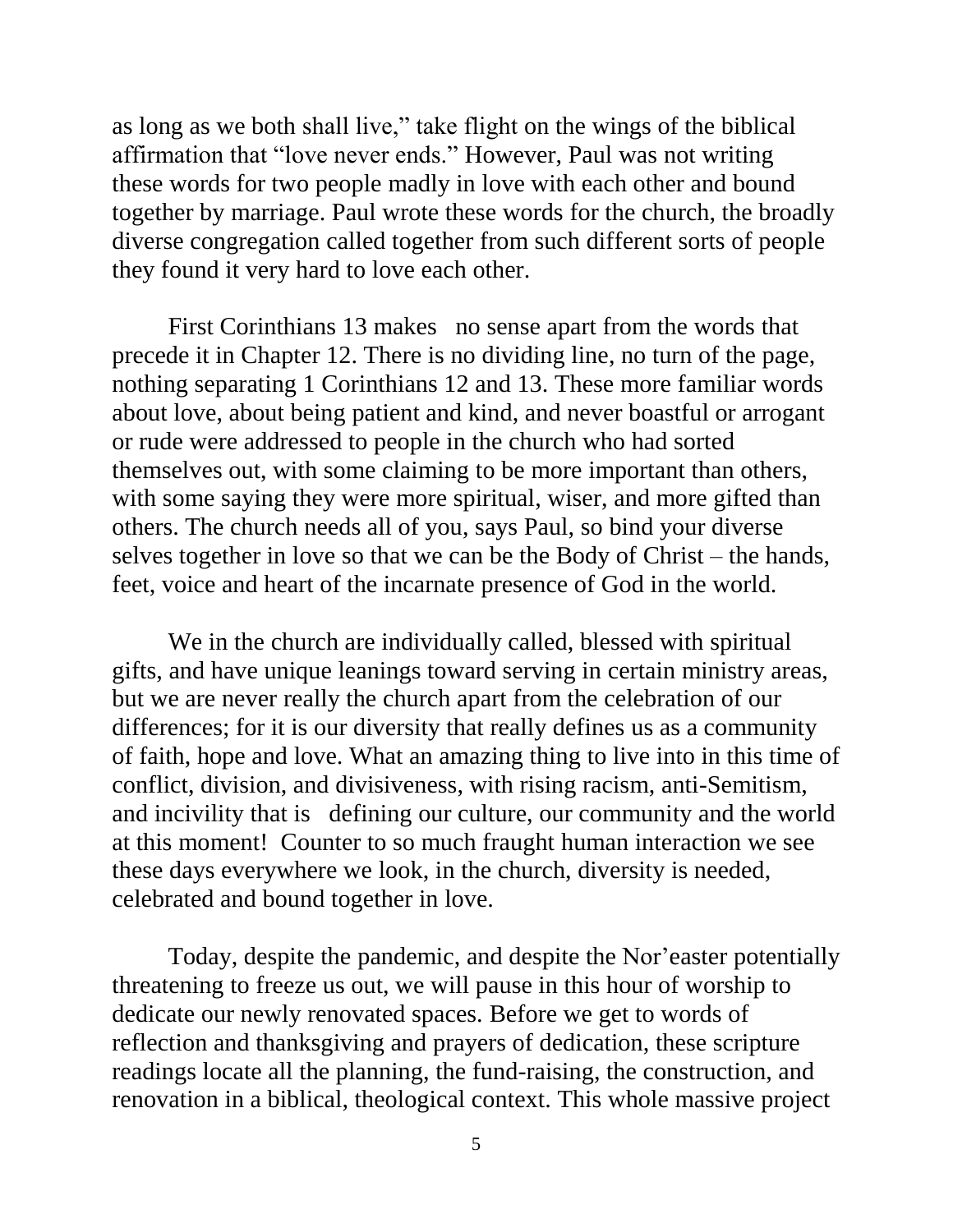– from the reimagined spaces in and around the Education building, the expansion of the Memorial Garden, the renovation of the Ministries Center, the reconfiguration of classrooms and offices, and the building of the new Atrium, all of it, was about creating a more welcoming, more accessible and more inclusive space to gather as the church. Did we address decades of deferred maintenance like those old Gym windows that looked like they might rust out completely and fall to the ground? Of course we did. But this major church campus renovation was never just about the buildings. It has always been led by a vision for being the church – the diverse, intergenerational community of God's people gathered in order to be sent out in faith and service.

 It has been many years since urban sociologist Ray Oldenburg started writing about the need for any healthy society to be centered around three basic places: family, work, and a "third place" that is an open and inclusive social setting. Oldenburg's work continues to influence much of the urban development today. He argued that the third place be a neutral territory, frequented by a core of regular attenders who foster interpersonal exchange, and are always open for others to be welcomed in. Historically, these gathering spaces have been vital to their communities., whether they be a well in the village center, A post office in a small town, the pub or coffee house in a neighborhood, or a building that houses a congregation, this third place is essential to the spirit of individuals and the health of community, where conversation is central and free-flowing, where rank is forgotten and where democratic ideals are valued.

 Many contemporary theologians have also used Ray Oldenburg's astute observations about urban spaces as essential keys for nurturing Christian community. One of them, Martin Marty, wrote: Diverse people who gather in congregations awaken to the full meaning of sanctuary: a place marked by the presence of the Holy One who always speaks up for the poor, the infirm, the oppressed, the orphan, the widowed. That sense of sanctuary is best experienced as a safe place where everyone is covered by the promise of God's providence, where impossible acts of